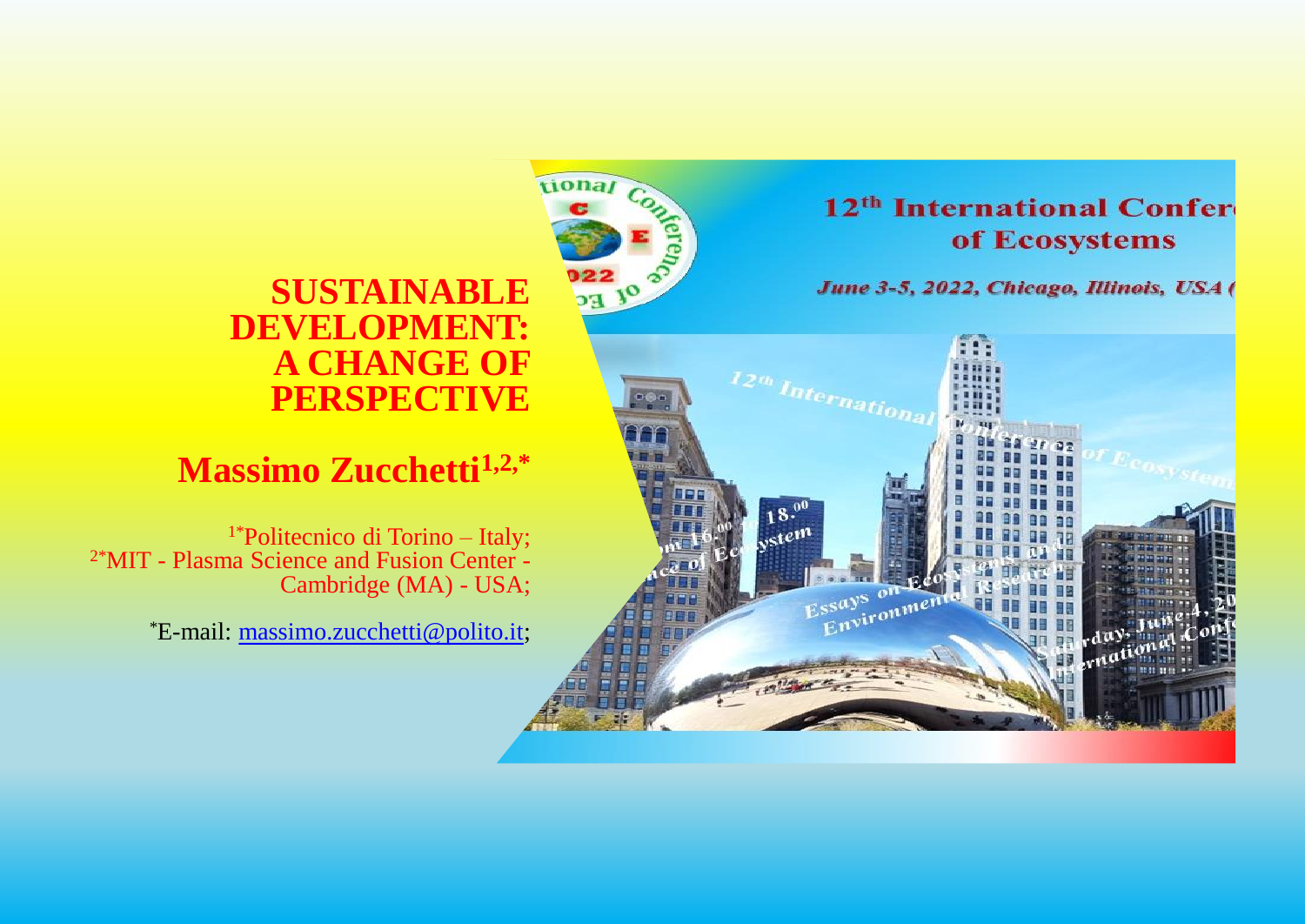# **Sustainable development: a change of perspective**

# *Massimo Zucchetti*

*Politecnico di Torino - Italy* 

*MIT -Plasma Science and Fusion Center -Cambridge (MA) -USA*



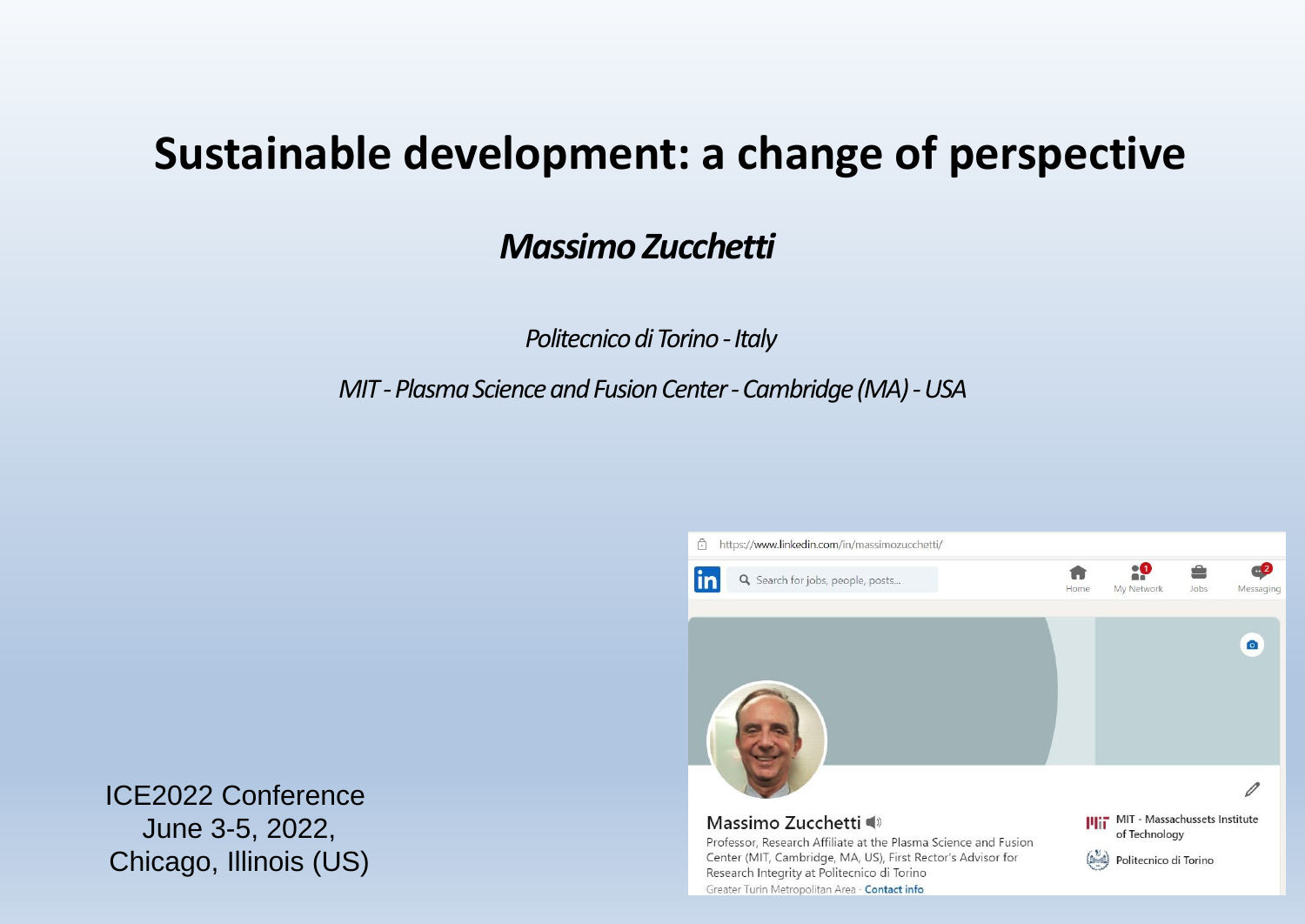- Some experts on climate change and energy express doubts about the direction that world's energy and technological advancement has taken, Some even say there's no such thing like "sustainable development", i.e. the meaning that developed countries give to these words.
- *Let us start from words and their meaning.*
- *Is the term "development" just "colonialism applied to the natural world"? \**
- *•* "Sustainable development" is a claim to virtue. But the word "development" used in this sense may be misleading.

• The word "develop" means "to grow", "to progress". For example: "Drama reached its highest development in the plays of Shakespeare."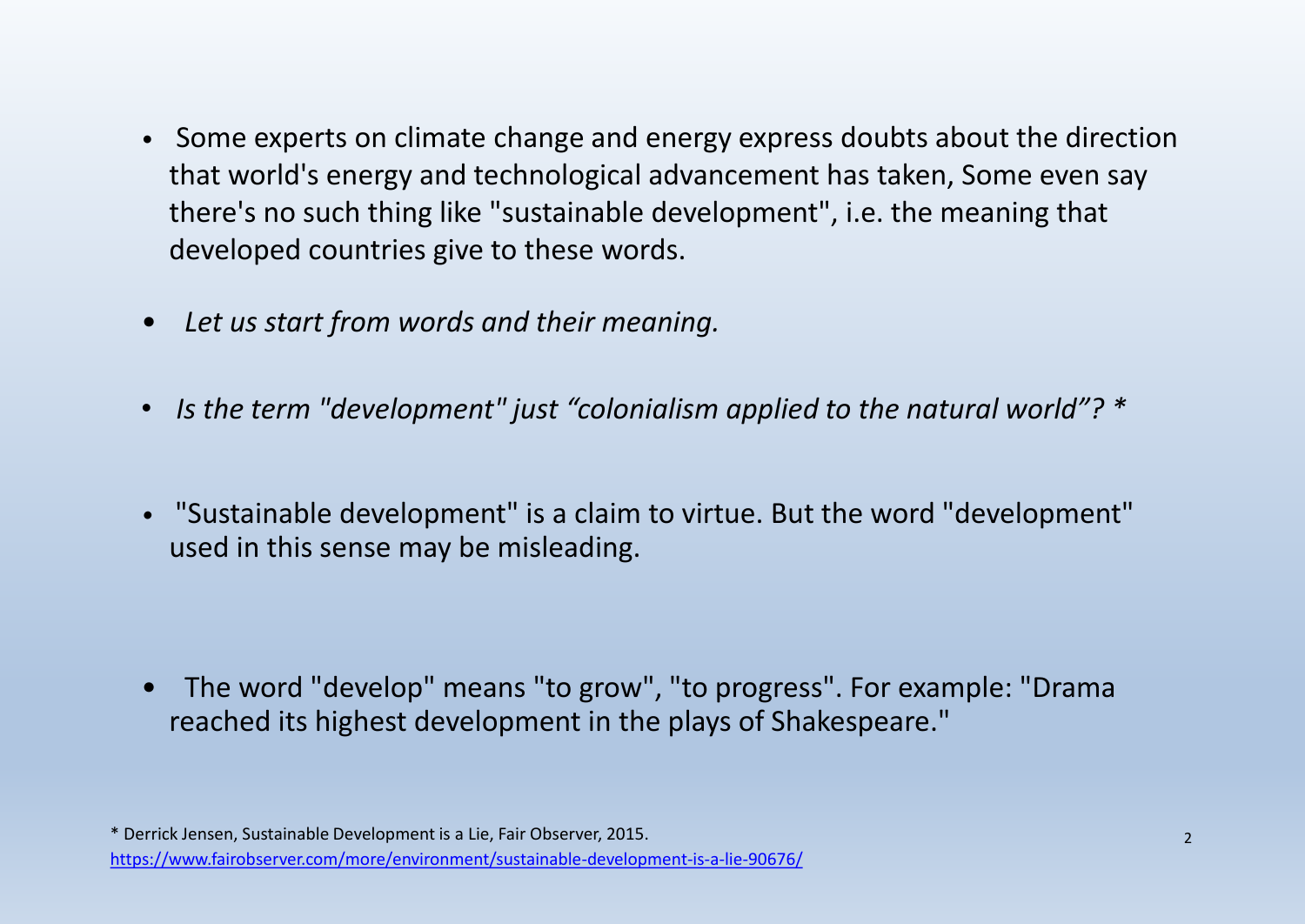But here's the problem:

A child develops into an adult, a caterpillar develops into a butterfly.

However:

• A meadow does not "develop" into white-box houses, a bay does not "develop" into an industrial port, a forest does not "develop" into roads and clearings.

The reality is that the meadow is destroyed to make the "development." The bay is destroyed to "develop" it into an industrial port. The forest is destroyed when the "natural resources" are "developed." 3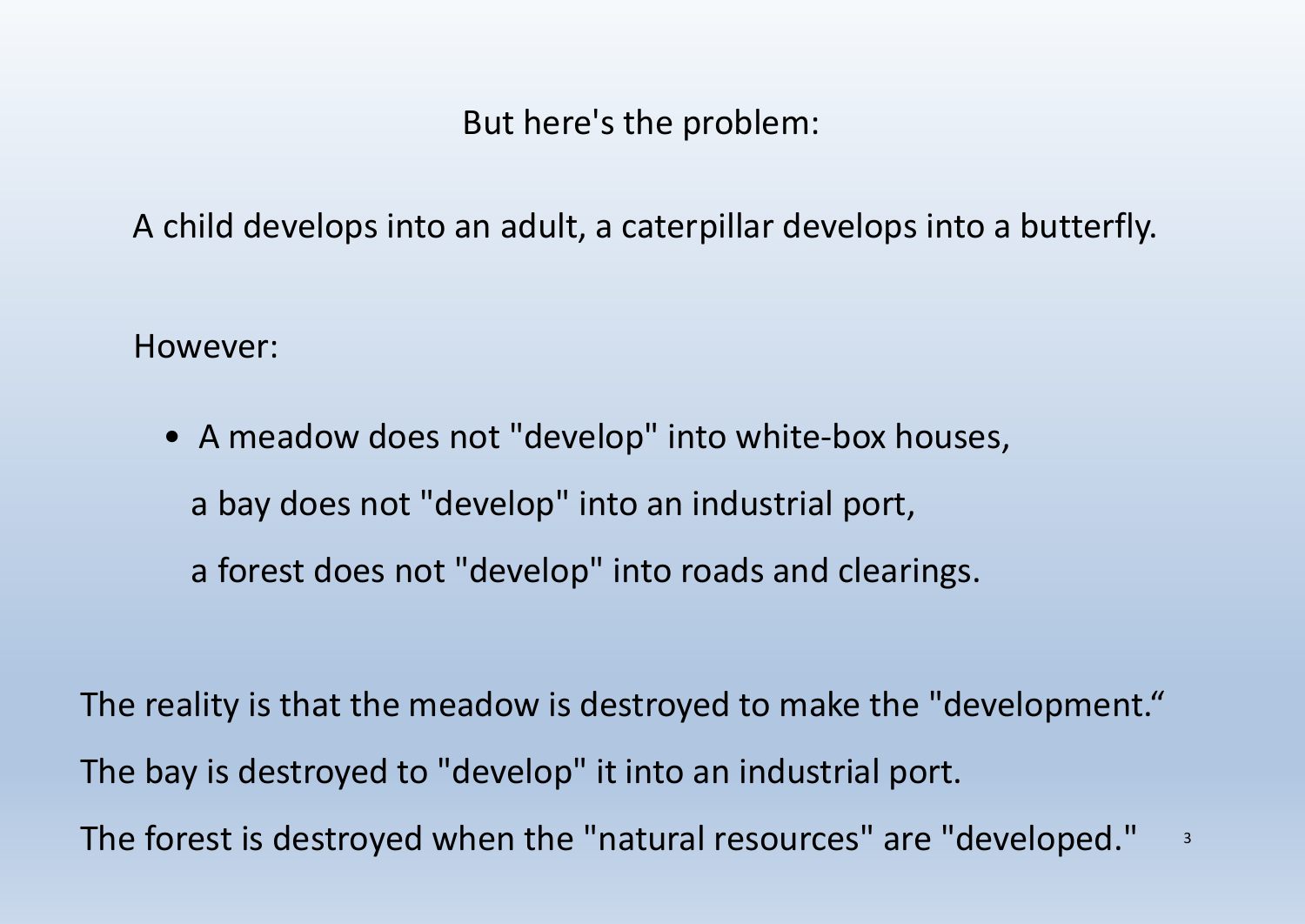# **Green House Gases (GHG) emissions**

Every biological indicator is going in the wrong direction, not only GHG emissions and Green House Effect.

And we all know why. The problems are not cognitively challenging. "Development" is colonialism applied to the natural world.

"Development" is kleptocracy—a way of life based on theft.



5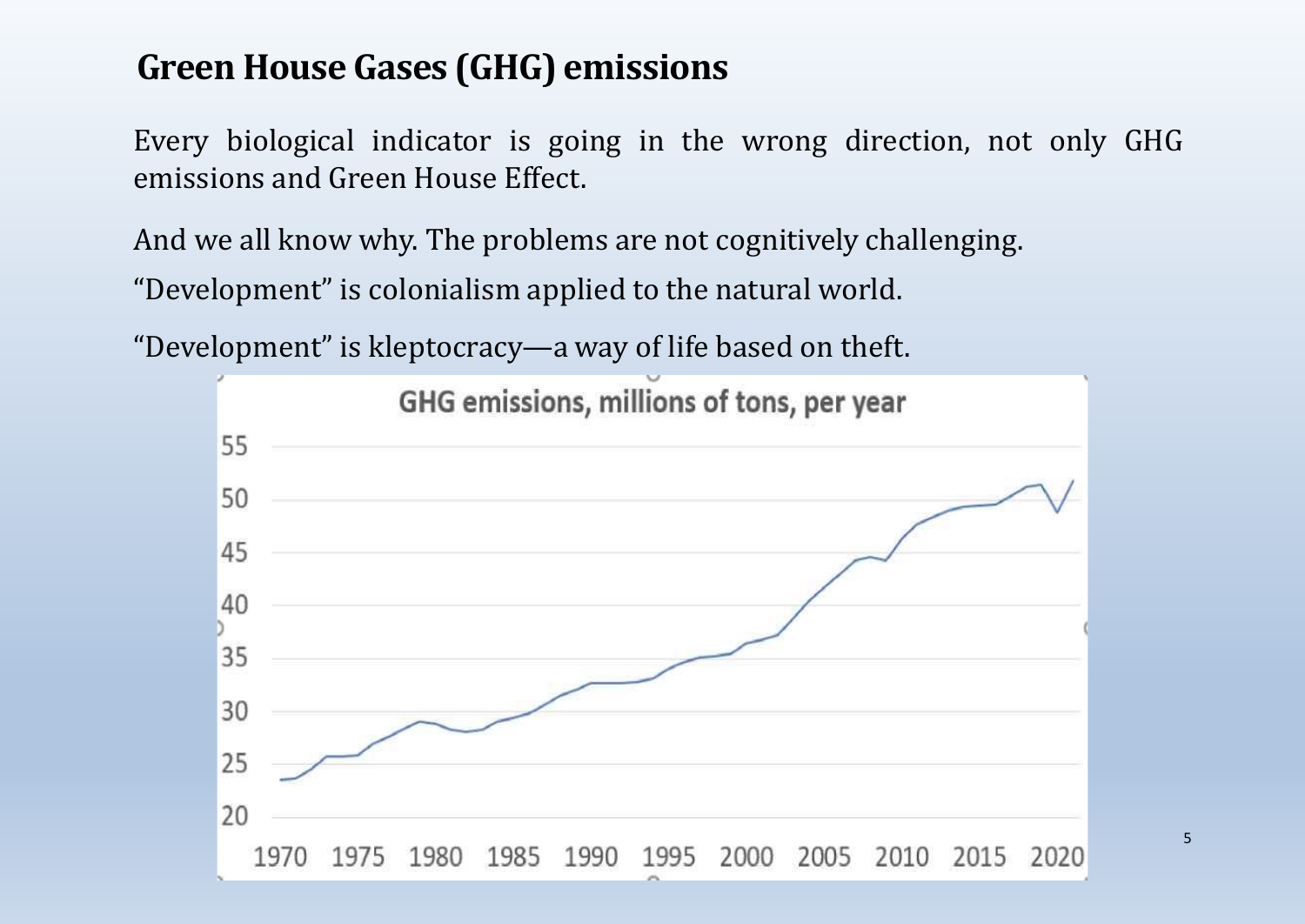# **Sustaining the Exploitative Lifestyle**

Here's the problem: The word "sustainable" has since been coopted to not mean "helping the real world to sustain," as in playing your proper role in participating in a larger community that includes your non-human neighbors, but instead to mean "sustaining this exploitative lifestyle."

What do all of the so-called solutions to global warming have in common?

It's simple: They all take industrial capitalism (and the colonialism on which it's based) as a given, and the natural world as that which must conform to industrial capitalism. This is insane, in terms of being out of touch with physical reality.

The real world must be primary, with whatever social system you are talking about being secondary and dependent, because without a real world, you don't have any social system whatsoever.

"Sustainable development" is misleading because it is attempting to sustain this exploitative, destructive culture, not the world on which it depends.

And that will never work.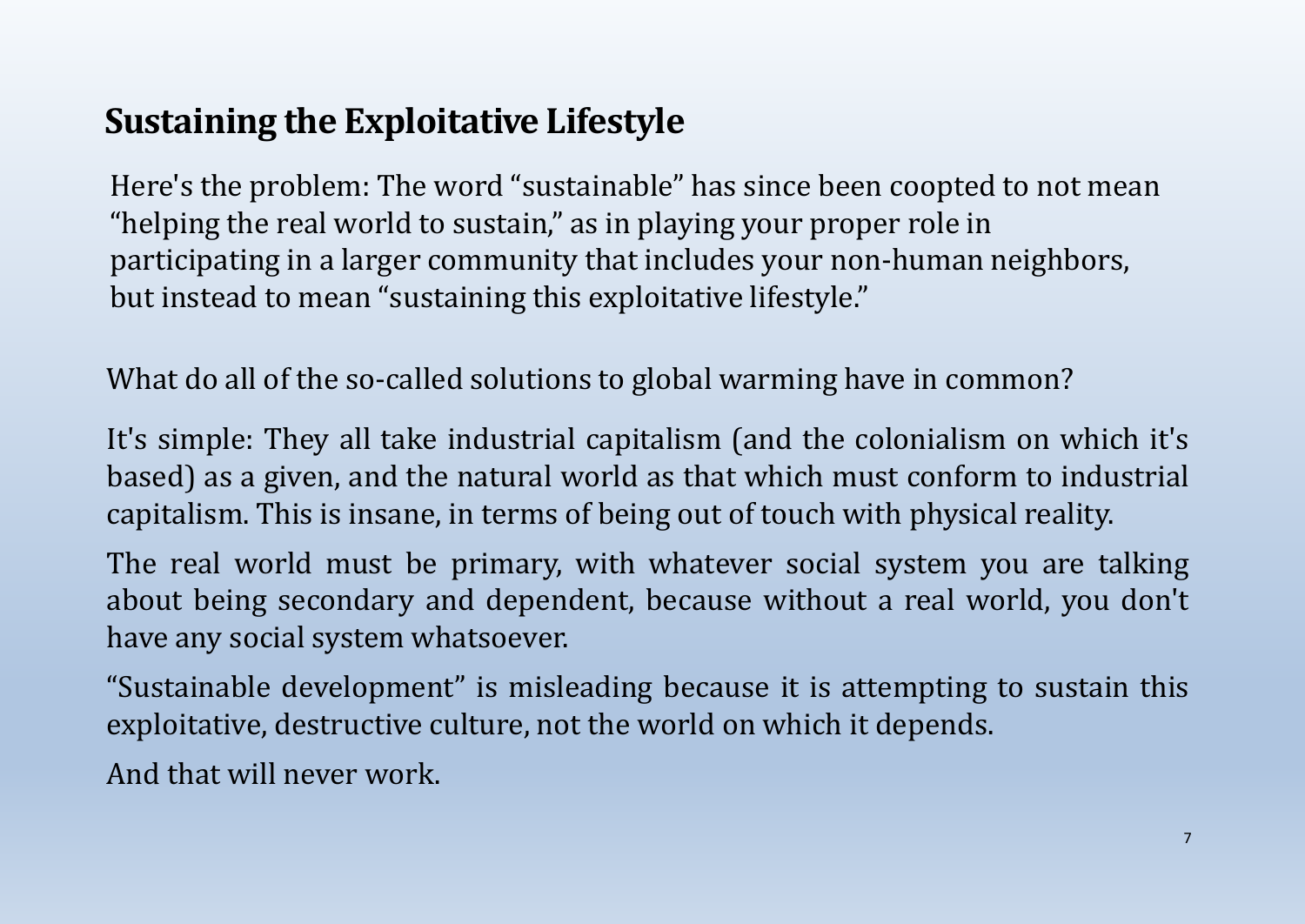# **A first lesson learned**

• With all the world at stake, it's not good enough for us to paste the word *sustainable* in front of the deceptive word *development,* when what we really mean is "continue this exploitative and destructive way of life a little bit longer."

• That destroys the words *sustainable* and *development* and, of course, contributes to the ongoing destruction of the world. It wastes time we do not have.

• With all the world at stake, we need to not only do what we can to protect the victims of this culture, but we have to question the continuation of this *culture* that is working the world to death, starving the world to death, poisoning the world to death.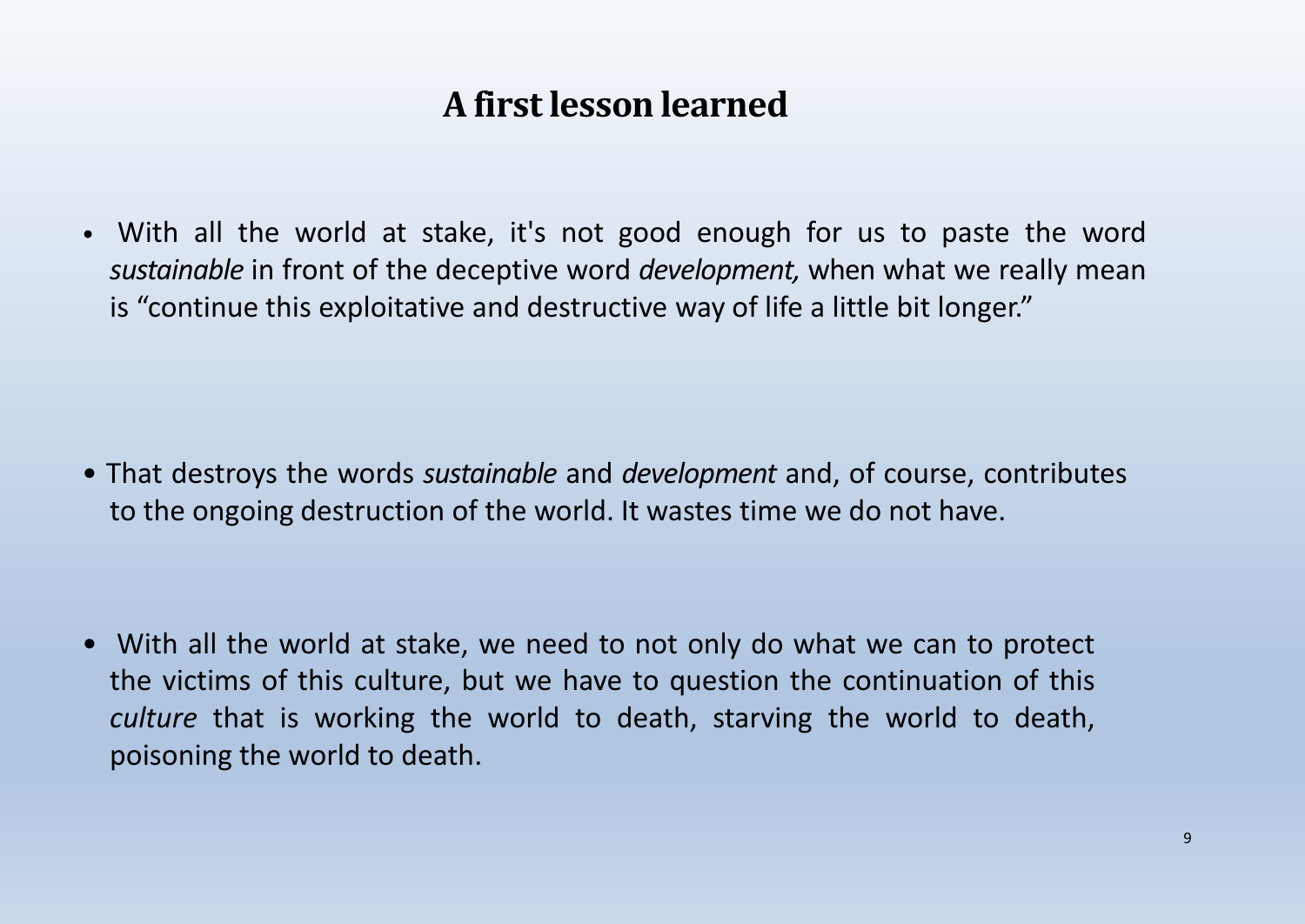# **Sustainable development and GHG emissions - Figure 1**

In blue, you see the millions of "sustainable development" keywords that have been used in scientific literature from 1900 until 2021 (source: googlescholar)

In red, you see - in the meantime - the yearly millions of Tons of GHG (GreenHouse Gases, weighted with the CO2 equivalent method) that we have poured into the atmosphere each year (source IPCC). •

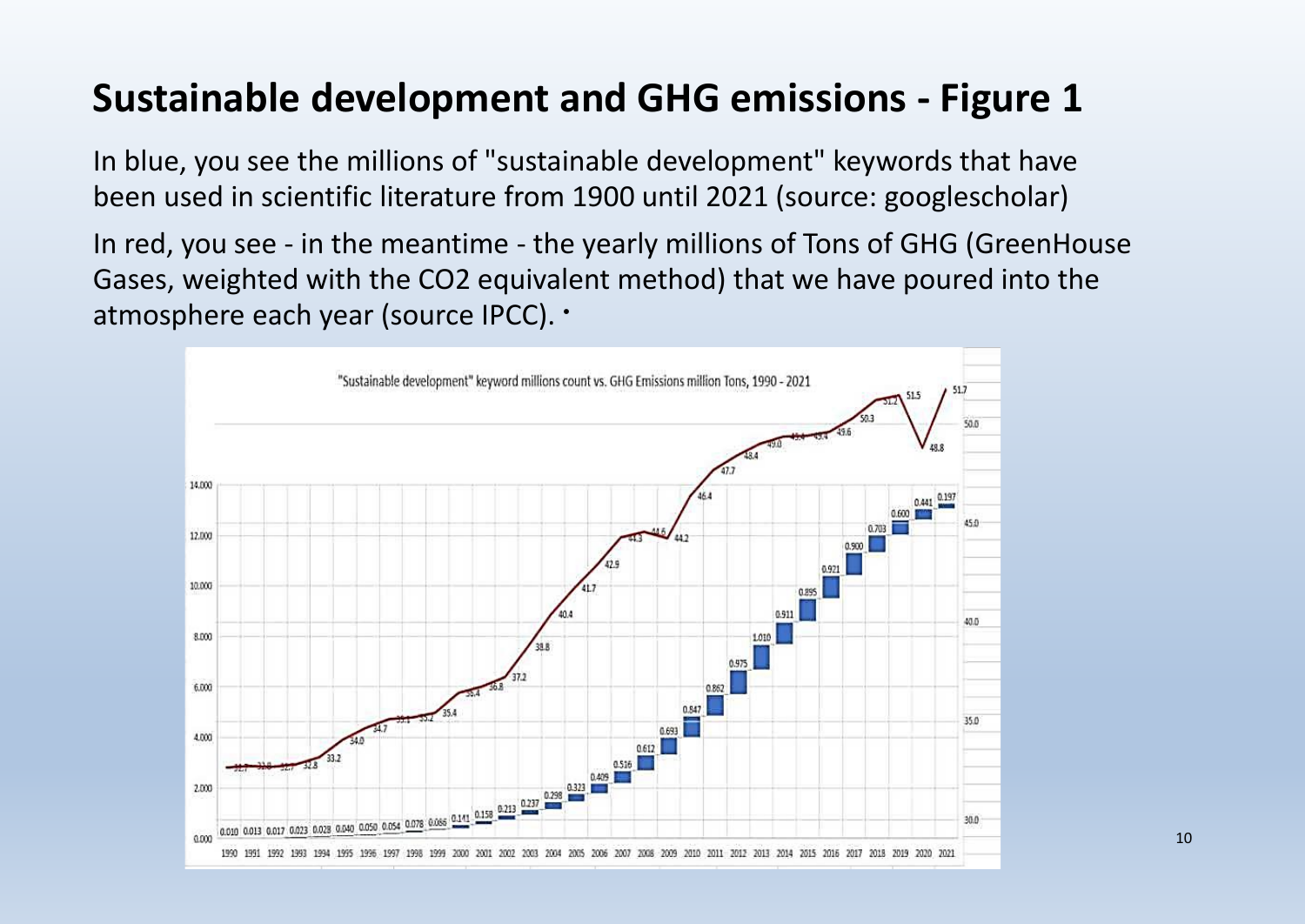There has been a maximum of around 1 million papers per year coherent with the "sustainable development" keyword, but in the meantime the only event to temporarily halt the unstoppable emissions growth was the 2020 COVID pandemy (nobody was bouncing around like crazy with airplanes and cars, industries drastically reduced their energy demands, etc).

In 2021, emissions have reached a new all-time record.

• We did not need, however, millions of innocent victims of a terrible pandemy to learn this lesson: talking about a generic "sustainable development" is so unuseful, nothing else than a scam we rich people use to show that we care.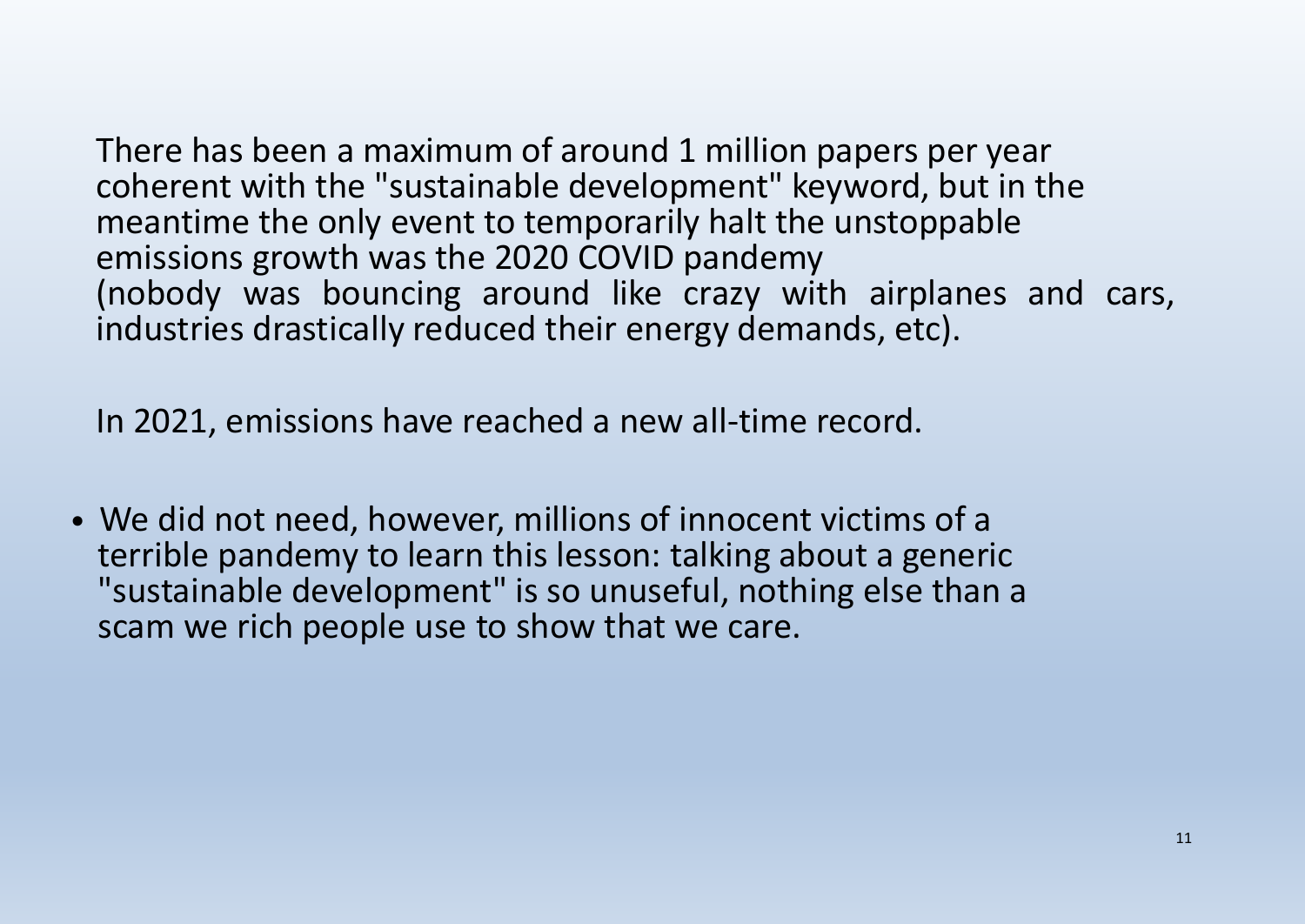# **Some data - Figure 2**

The decline of the "sustainability" illusion is evident if we look at the frequency of those keywords. The peak of sustainability occurred - more or less - when the infamous "oil peak" was due to occur, around 2013.



13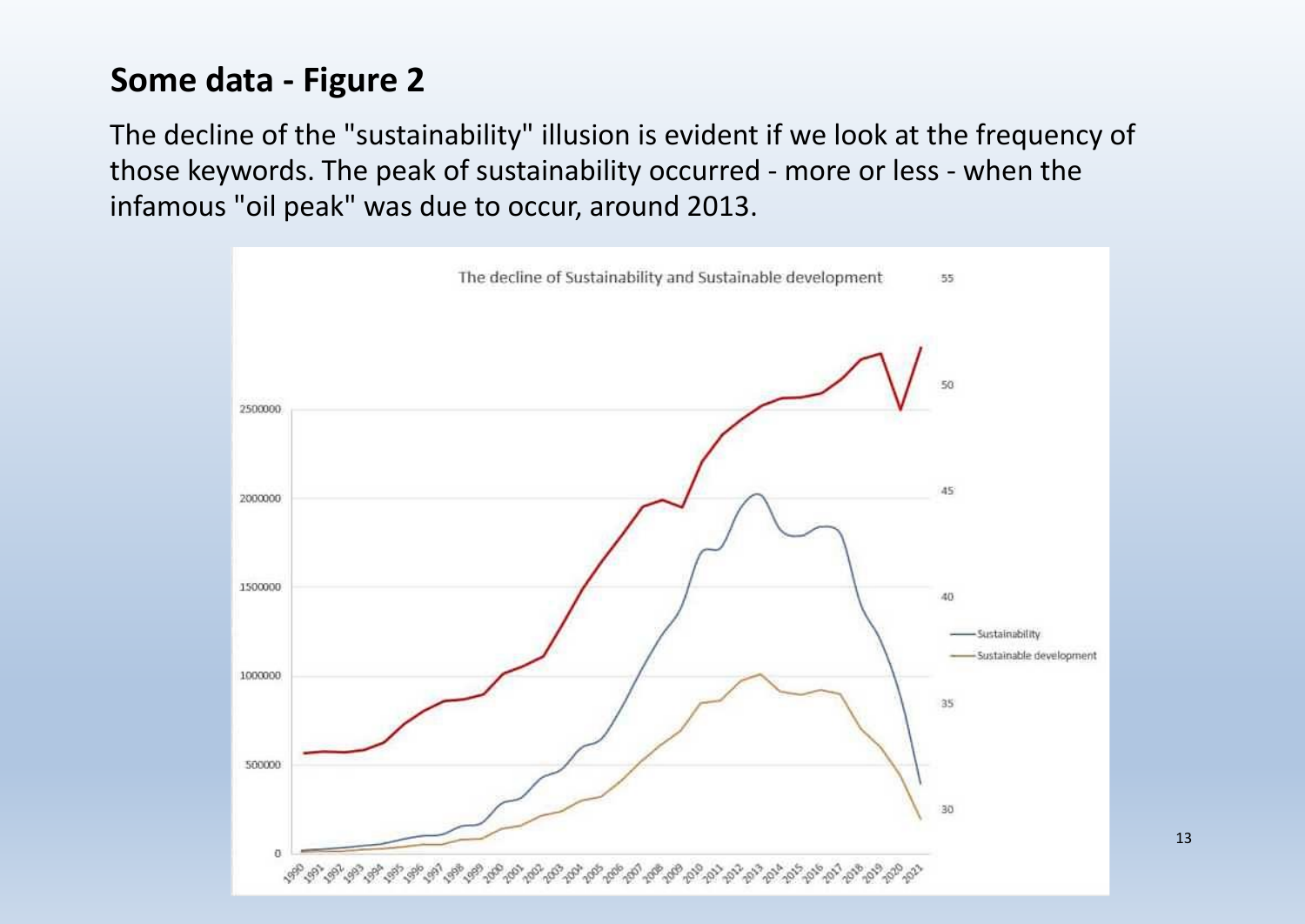## **Sustainability and Seneca**

Do you remember the Oil Peak? The Hubbert Curve?

They were saying that World Oil Production would peak in 2000 and decline following the Hubbard Curve.

This prediction in the late fifties was partially confirmed by the peak in US oil production in 1970. However, in this century, oil production even in the US has seen a big resurgence. (See Figure 3)



Figure 3 - The resurgence of oil production in the US: it ain't Hubbert!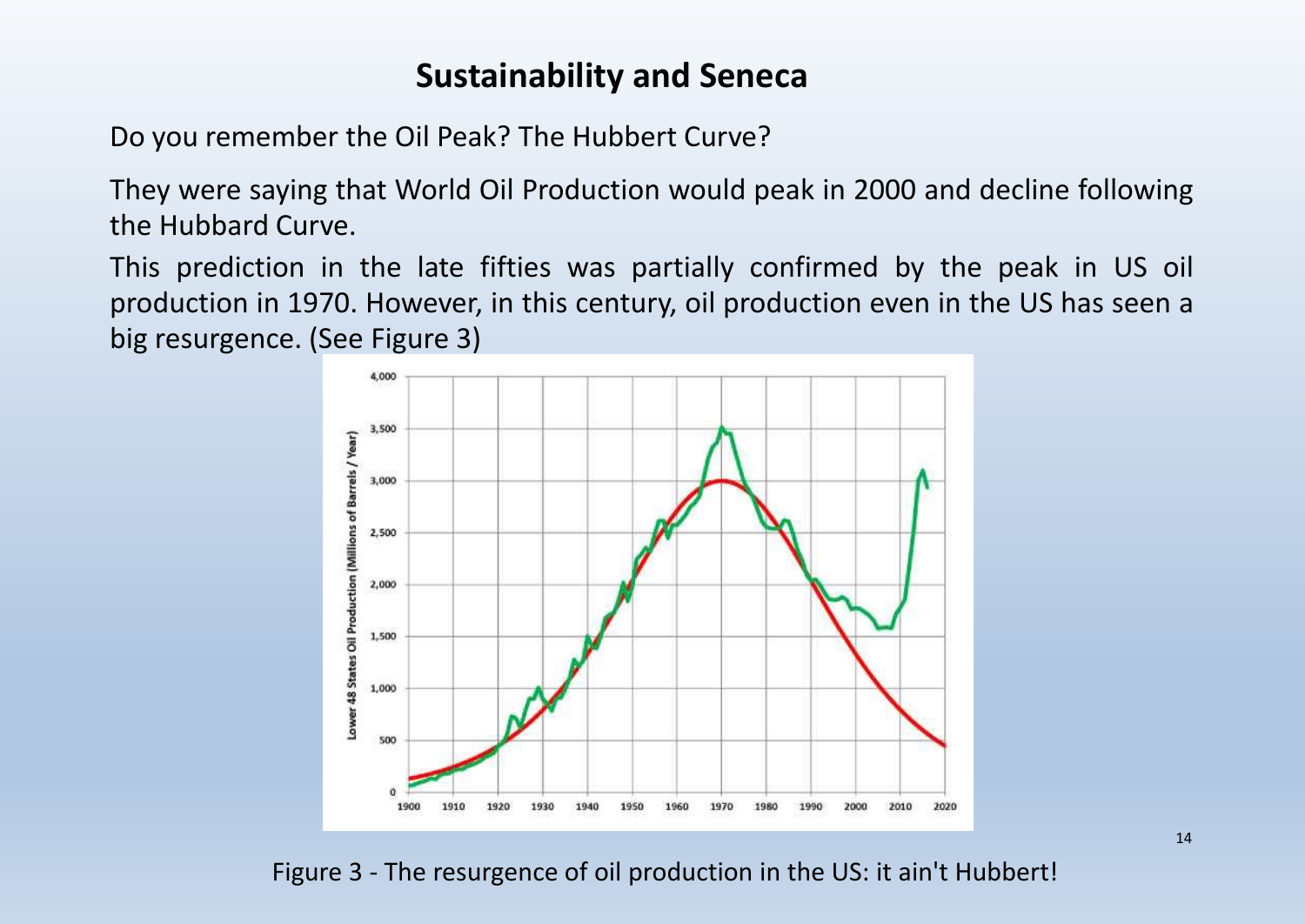Figure 4 - Other experts foresee a possible oil peak around 2035. That is not due to depletion of reserves, but to the reduction of the demand following the G7 pledge to end the fossil fuel era by 2100.



17